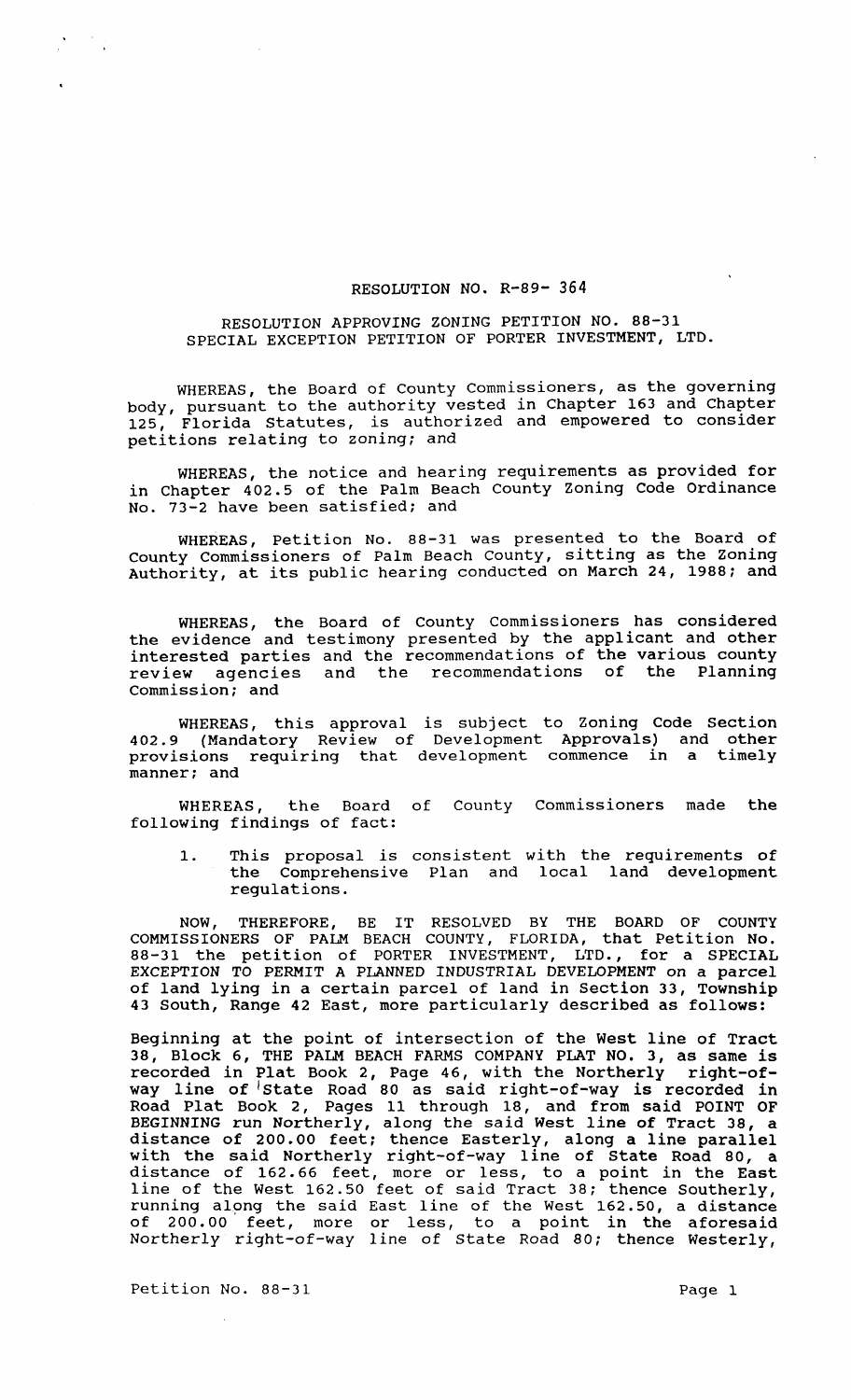running along the said Northerly right-of-way line, a distance of 162.66 feet, more or less, to the POINT OF BEGINNING.

### PARCEL 2:

 $\label{eq:1} \left\langle \mathbf{y}_{\mathrm{max}}\right\rangle_{\mathrm{max}}=\mathbf{y}_{\mathrm{max}}\left(\frac{1}{\sqrt{2}}\right)$ 

A parcel of land in Section 33, Township 45 South, Range 42 East, bounded as follows:

On the West by the West line of Tract 38, Block 6, PALM BEACH FARMS COMPANY PLAT NO. 3, according to the Plat thereof, recorded in Plat Book No.2, Page 46, on the East by a line parallel to and 162.5 feet East of the West line of said Tract 38; on the North by a line parallel to and 308.70 feet South of the North North by a line parallel to ana every south by a line parallel to and 200.00 feet Northerly, measured along the West line of said Tract 38, from the Northerly right-of-way line of State Road 80, as now laid out and in use;

subject to an easement for road purposes over the East 12.5 feet thereof and to an easement for ingress and egress over the East 25.00 feet of the West 175.00 feet of said Tract 38.

#### PARCEL 3:

The South 100.00 feet of the North 308.70 feet of the West 162.50 feet of Tract 38, Block 6, THE PALM BEACH FARMS COMPANY PLAT NO. 3, recorded in Plat Book 2, Pages 45 to 54, inclusive.

SUBJECT TO a road easement for road purposes over the East 12.50 feet thereof and to an easement for ingress and egress over the first 25.00 feet of the West 175.00 feet of said Tract 38.

## PARCEL 4:

The South 100.00 feet of the North 208.70 feet of the West 162.50 feet of Tract 38, Block 6, PALM BEACH FARMS COMPANY PLAT NO.3, recorded in Plat Book 2, Pages 46. Subject to an easement for road purposes over the East 12.50 feet thereof and to an easement for ingress and egress over the East 25.00 feet of the West 175.00 feet of said Tract 38.

### PARCEL 5:

starting at a point on the West boundary of Tract 38, Block 6, PALM BEACH FARMS COMPANY PLAT NO.3, starting at a point 473.00 feet North of Southwest corner surveyors stake, Tract 38, Block 6, section 33, Township 43 South, Range 42 East; East 150.00 feet then North 100.00 feet then west 150.00 feet then South 100.00 feet. SUBJECT TO easement over the East 25 feet of the west 175.00 feet for ingress and egress road right-of-way according to survey made in May, 1957 by Brockway, Weber and Brockway, commencing at the Northwest corner of Tract 38, Block 6, PALM BEACH FARMS COMPANY PLAT NO.3, recorded in Plat Book 2, pages 45 to 54, thence Southerly along the Westerly line of said Tract 38, a distance of 8.52 feet to the POINT OF BEGINNING; thence continue Southerly along said Westerly line a distance of 573.00 feet to a'point on the Northerly right-of-way of State Road 80; thence Easterly along said Northerly right-of-way, making an

Petition No. 88-31 Page 2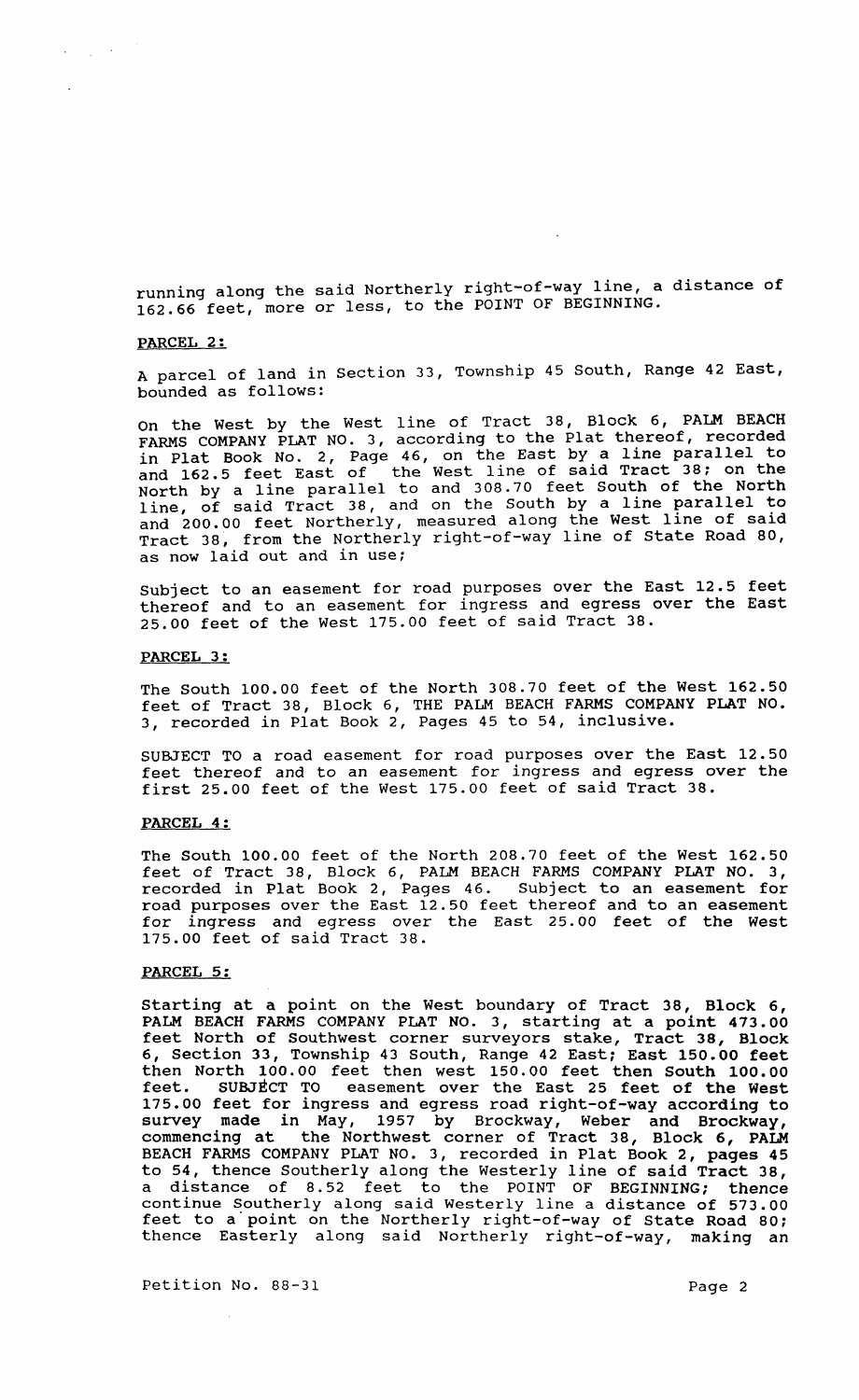angle with the preceding course of 93 degrees 33' 30" as turned angle with the presearing commonly of 162.66 feet; thence Northerly parallel to the West line of said Tract 38, a distance of 488.70 feet; thence Westerly, making an angle of 90 degrees 02' 00" with the preceding course as turned from South to West, a distance of 12.50 feet: thence Northerly making an angle with the preceding course 89 degrees 58' 00" as turned from East to North, a course of loo.00 feet; thence Westerly parallel with the North distance of 100:00 1000, ditting an angle with the preceding course of 90 degrees 02' 00" as turned from South to West a distance of 150.00 feet to the POINT OF BEGINNING.

subject to a 13.50 foot wide ingress and egress easement over the East 12.50 feet of the Southerly 488.70 feet thereof

Together with a 25.00 foot wide ingress and egress easement over the East 25.00 feet of the West 175.00 feet of the North 108.52 feet of said Tract 38, located on the north side of Southern Boulevard (S.R. 80), bounded on the north by Walis Street, approximately 0.8 mile east of the Florida Turnpike (Sunshine State Parkway), in a IL-Light Industrial Zoning District, was approved as advertised, subject to the following conditions:

- 1. Prior to site plan certification, the site plan shall be amended to indicate the following:
	- a. One of three required alternative perimeter landscape strips along the western property line.
	- b. The location of reserved vegetation on site and specifications noting how these will be preserved.
	- c. Relocate structure. ( 1) loading berth to northern
	- d. Tabular breakdown of the office space, warehouse space, and display space.
- 2. A unity of Title shall be executed covering the entire site. Two (2) copies of the properly executed Unity of Title documents shall be submitted to the Zoning Division simultaneously with site Plan Review committee application.
- 3. In order to avoid an incompatible appearance upon adjacent residential areas, the western facades shall contain no openings, except as required by the Fire contain no openings, except as required by the fire<br>Rescue Department, and they shall be given architectural treatment consistent with the front of the building.
- 4. No stock loading or dumpster pickup will be permitted between the hours of 8:00 P.M. and 8:00 A.M.
- 5. No storage or placement of any stock materials, refuse equipment, or accumulated debris, shall be permitted in areas not designated as open storage.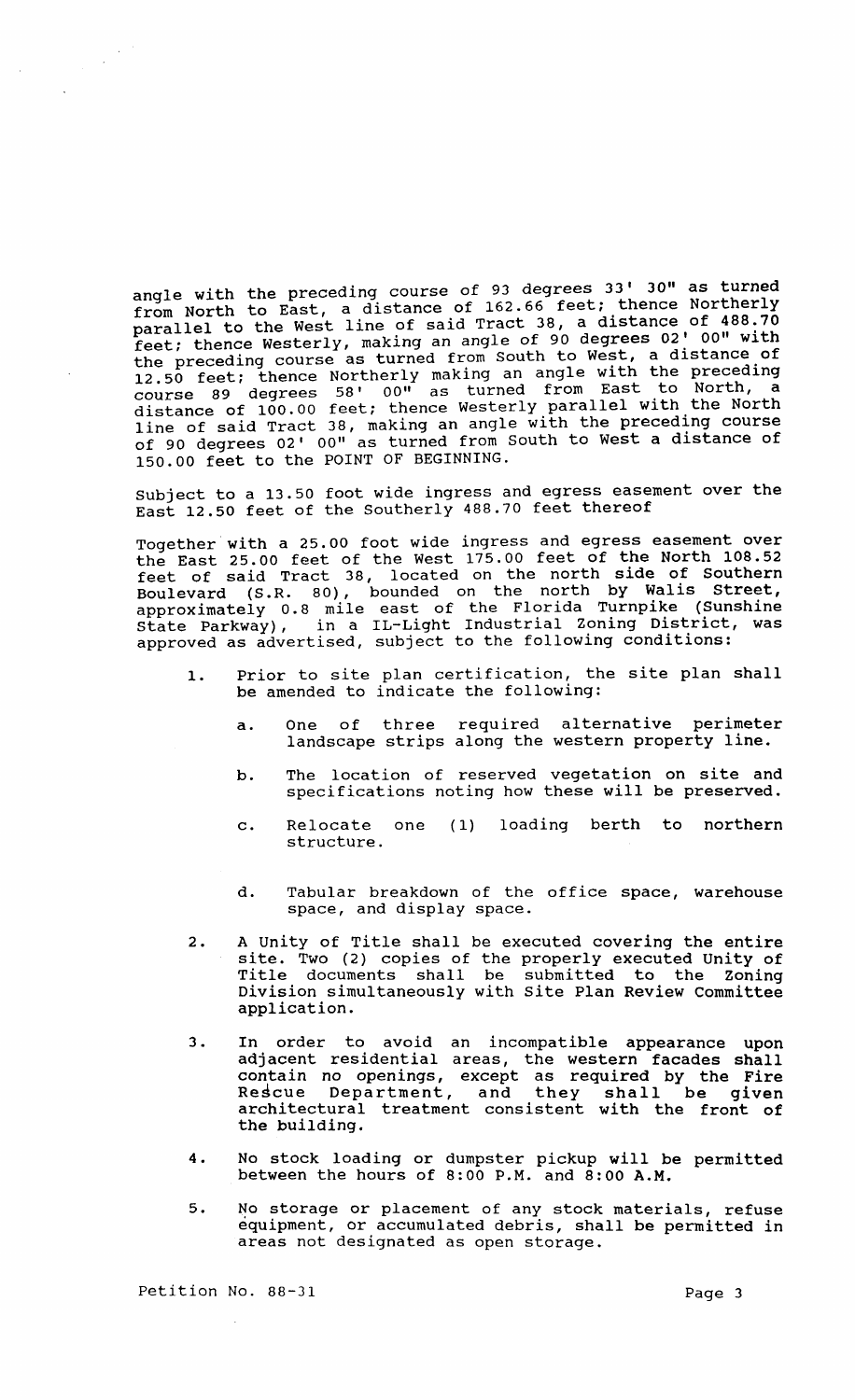- 6. There shall be no outdoor display of equipment.
- 7. No off-premise signs shall be permitted on the site.
- 8. The developer shall retain the stormwater runoff in accordance with all applicable agency requirements in effect at the time of the permit application. However, at a minimum, this development shall retain onsite three (3) inches of the stormwater runoff generated by a three (3) year-one (1) hour storm as required by the Permit section, Land Development Division. The Permit Section, Land Development Division. The<br>drainage system shall be maintained in an acceptable<br>condition as approved by the County Engineer. In the condition as approved by the County Engineer. event that the drainage system is not adequately maintained as determined by the County Engineer, this matter will be referred to the Code Enforcement Board for enforcement.
- 9. The developer shall design the drainage system such that storm water runoff from the parking areas and paved surfaced shall be separate from those areas which may contain hazardous or undesirable waste from the proposed site.
- 10. Within 90 days of approval of this project, the property owner shall convey to Palm Beach County by road right-of-way warranty deed for Southern Boulevard, 220 feet north of the existing north right-of-way line of the West Palm Beach Canal free of all encumbrances and encroachments. Petitioner shall provide Palm Beach County with sufficient documentation acceptable to the Land Acquisition Division to ensure that the property is free of all encumbrances and encroachments. Rightof-way conveyance shall also include "Safe Sight<br>Corners" where appropriate at intersections as Corners" where appropriate at determined by the County Engineer.
- 11. The property owner shall pay a Fair Share Fee in the amount and manner required by the "Fair Share Contribution for Road Improvements Ordinance" as it presently exists or as it may from time to time be amended. The Fair Share Fee for this project presently is \$2,384.00 (89 trips X \$26.79 per trip).
- 12. The property owner shall not have access to the site from Wallis Road.
- 13. Geheration and disposal of hazardous effluents into sanitary sewerage system shall be prohibited unless adequate pretreatment facilities approved by the Florida Department of Environmental Regulation (FDER) and Agency responsible for sewage works are constructed and used by project tenants or owners generating such effluents.
- 14. Since sewer service is available to the property, septic tank shall not be approved for use on the

Petition No. 88-31

 $\begin{aligned} \frac{1}{\sqrt{2}}\left(\frac{1}{\sqrt{2}}\right)^{2} & = \frac{1}{2}\left(\frac{1}{2}\right)^{2} \left(\frac{1}{2}\right)^{2} \end{aligned}$